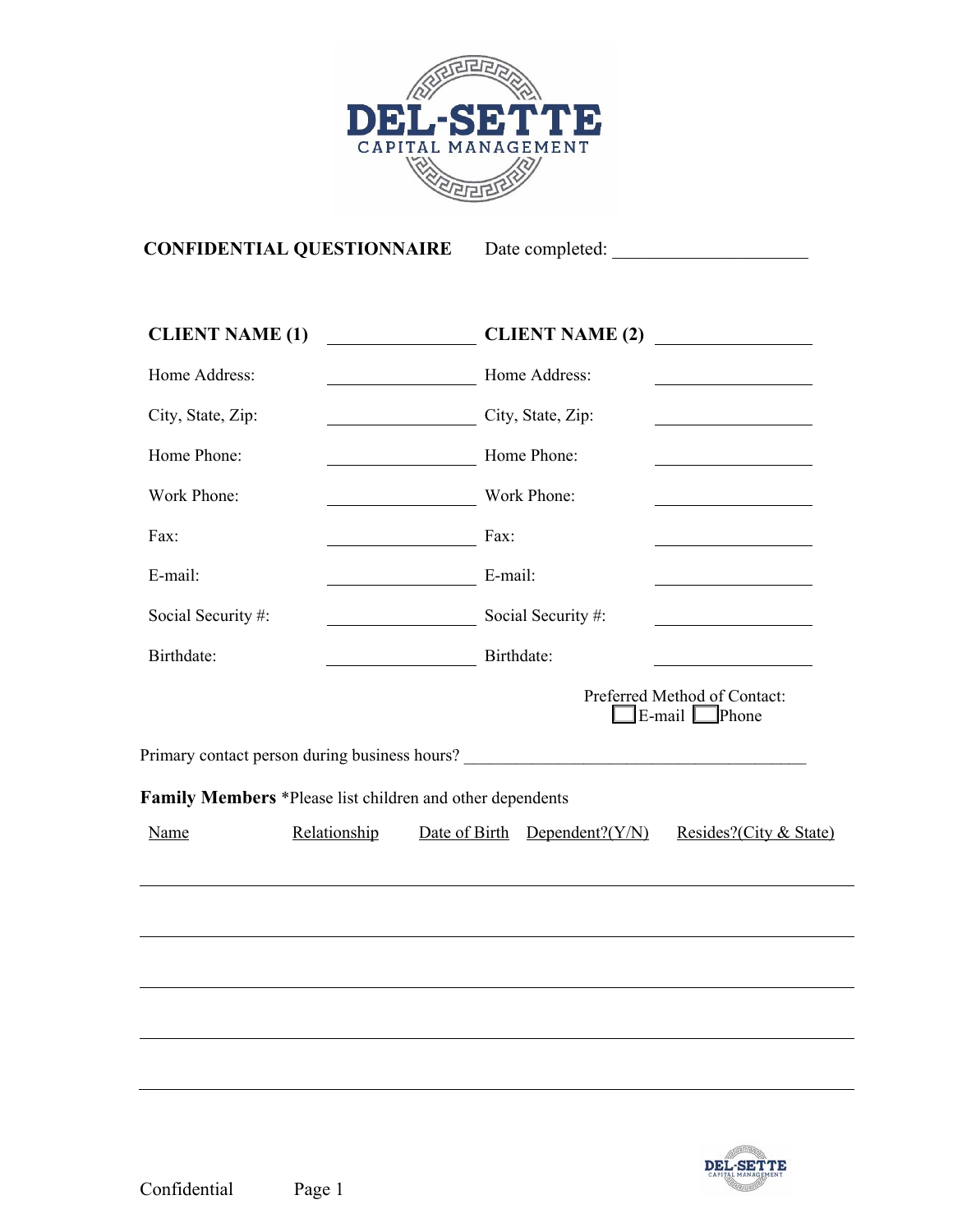| <b>Client Employer (1)</b>                                                                                                         | <b>Client Employer (2)</b>                                                                                                         |  |
|------------------------------------------------------------------------------------------------------------------------------------|------------------------------------------------------------------------------------------------------------------------------------|--|
| Title/Job:<br>Number of years with this<br>employer:<br>Anticipated employment<br>changes? (Y/N)<br>When do you plan to<br>retire? | Title/Job:<br>Number of years with<br>this employer:<br>Anticipated employment<br>changes? (Y/N)<br>When do you plan to<br>retire? |  |
| Salary:                                                                                                                            | Salary:                                                                                                                            |  |
| Self-Employment Income                                                                                                             | Self-Employment Income                                                                                                             |  |
| Bonus/Commissions:                                                                                                                 | Bonus/Commissions:                                                                                                                 |  |
| Other Earned Income:                                                                                                               | Other Earned Income:                                                                                                               |  |
| TOTAL (Current Yr.)=                                                                                                               | $\boldsymbol{0}$<br>$\overline{\text{TOTAL (Current Yr.)}} = 0$                                                                    |  |
| Who prepares your tax return?                                                                                                      |                                                                                                                                    |  |
| Self                                                                                                                               |                                                                                                                                    |  |
| Paid Preparer                                                                                                                      |                                                                                                                                    |  |
|                                                                                                                                    | Phone: $(\_\_\_\_\_\_\_\$<br>Fax: $(\_\_\_\_\_\_\$ -                                                                               |  |
|                                                                                                                                    | Do you have estate planning documents? (Y/N) When and what state were they drafted?                                                |  |
| Wills                                                                                                                              |                                                                                                                                    |  |
| <b>Living Trusts</b>                                                                                                               |                                                                                                                                    |  |
| Power of Attorney                                                                                                                  |                                                                                                                                    |  |
| Living Will                                                                                                                        |                                                                                                                                    |  |
| <b>Other Documents</b>                                                                                                             |                                                                                                                                    |  |
|                                                                                                                                    | How were your current investment assets selected?                                                                                  |  |
|                                                                                                                                    |                                                                                                                                    |  |
|                                                                                                                                    |                                                                                                                                    |  |

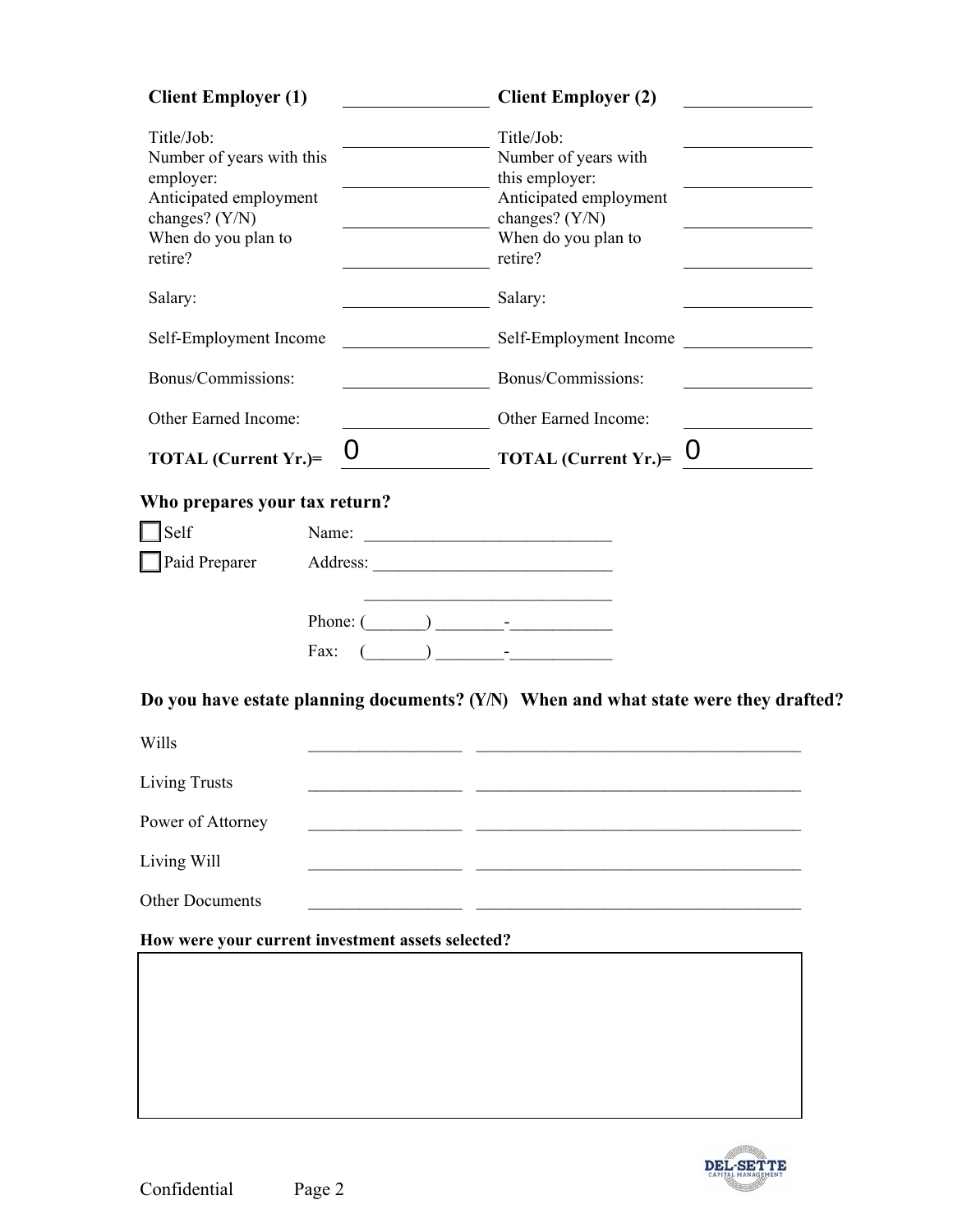**Indicate which of the following statements summarize your attitudes or beliefs using a scale of 1-5** (1 being most true and 5 least true).

- I would rather work longer than reduce my standard of living in retirement.
- I feel that I/we can reduce current living expenses to save more for the future if needed.
- I am more concerned about protecting my assets than about growth.
- I prefer the ease of mutual funds over individual securities.
- I am comfortable with investments that promise slow, long term appreciation and growth.
- I do not brood over bad investment decisions I have made.
- I feel comfortable with aggressive growth investments.
- I do not like surprises.
- I am optimistic about my financial future.
- My immediate concern is for income rather than growth opportunities.
- \_\_\_\_\_I am a risk taker.
- **\_\_\_\_\_**I make investment decisions comfortably and quickly.
- \_\_\_\_\_I like predictability and routine in my daily life.
- I usually pick the tried and true, the slow, safe but sure investments.
- I need to focus my investment efforts on building cash reserves.
- I prefer predictable, steady return on my investments, even if the return is low.

## **Rate your working relationships with each of the following advisors that apply**  (1 being very dissatisfied and 5 being very satisfied).

| Adviser                  | <u>1</u> | $\overline{2}$ | $\overline{3}$ | $\overline{4}$ | $\overline{5}$ | Not Applicable |
|--------------------------|----------|----------------|----------------|----------------|----------------|----------------|
| <b>Financial Planner</b> |          |                |                |                |                |                |
| <b>Broker</b>            |          |                |                |                |                |                |
| <b>Broker</b>            |          |                |                |                |                |                |
| Accountant               |          |                |                |                |                |                |
| Tax Preparer             |          |                |                |                | $\Box$         |                |
| Attorney                 |          |                |                |                |                |                |
| <b>Insurance Agent</b>   |          |                |                |                |                |                |
| <b>Insurance Agent</b>   |          |                |                |                |                |                |

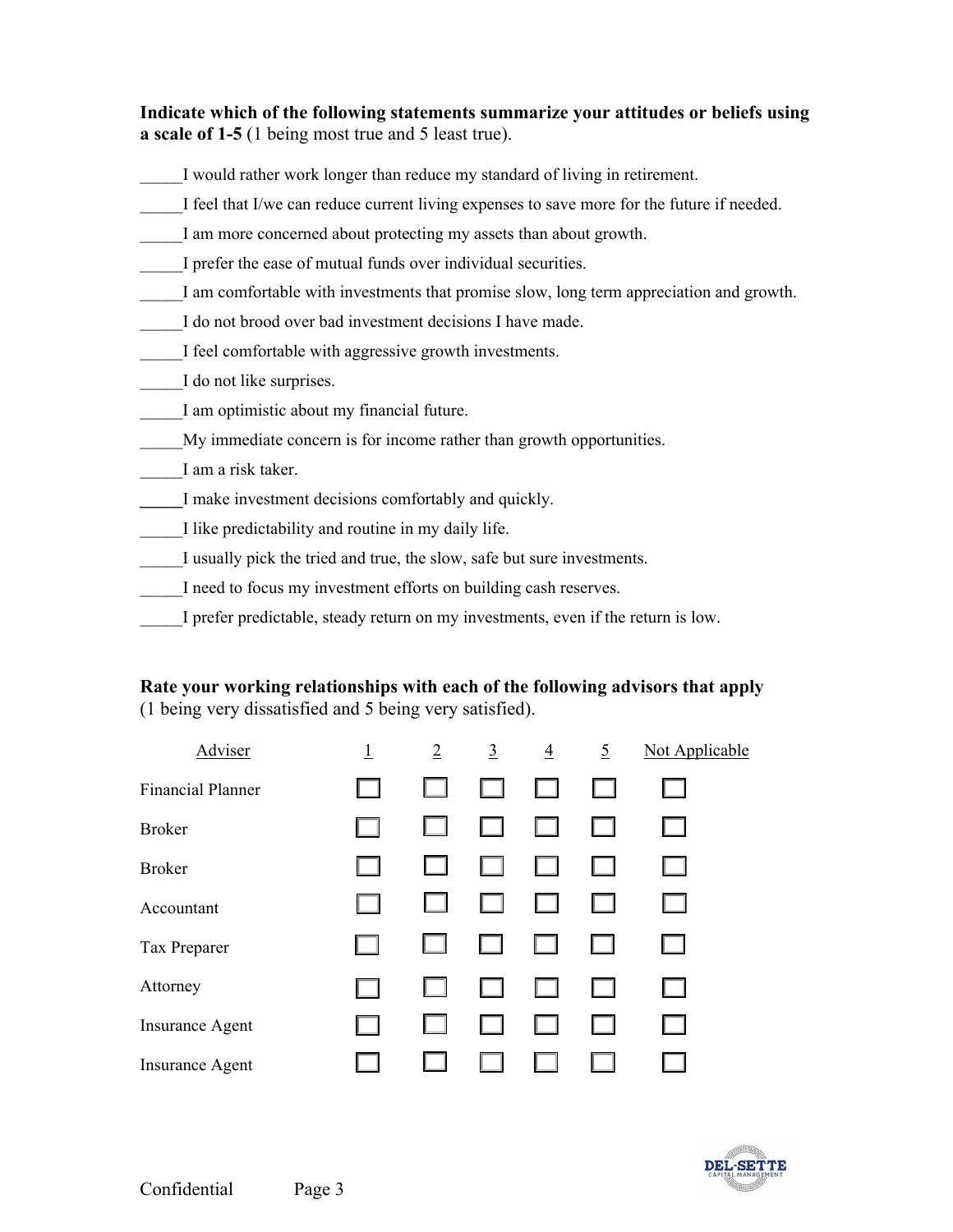| <b>Insurance</b>                              | Client (1)                     |        |        | Client (2)                     |              |    |
|-----------------------------------------------|--------------------------------|--------|--------|--------------------------------|--------------|----|
|                                               | Coverage/Cost Group Individual |        |        | Coverage/Cost Group Individual |              |    |
| Health                                        |                                |        |        |                                |              |    |
| Disability                                    |                                |        |        |                                |              | H  |
| Disability                                    |                                |        |        |                                | П            | П  |
| Life                                          |                                |        | n      |                                | П            | П  |
| Life                                          |                                |        |        |                                | п            | ш  |
| Life                                          |                                |        |        |                                | . .          | П  |
| Homeowners                                    |                                | H      | $\sim$ |                                |              | П  |
| Auto                                          |                                |        |        |                                | П            | П  |
| Auto                                          |                                |        |        |                                | ш            | l. |
| Umbrella Liability                            |                                | $\Box$ |        |                                | . .          | H  |
| Professional Liability                        |                                | □      |        |                                | ш            |    |
| Long Term Care                                |                                |        |        |                                |              |    |
| Have you ever been turned down for Insurance? |                                |        |        | $\Box$ Yes                     | $\square$ No |    |

## **Assets**

\*If you have this information in a format of your own design, please feel free to omit this section. Please attach necessary documentation.

#### **Bank Accounts**

| <b>Bank Name</b> | Checking [C], Savings [S], or Money [MM] |                      | Ownership Avg. Balance |
|------------------|------------------------------------------|----------------------|------------------------|
|                  |                                          |                      | \$                     |
|                  |                                          |                      | \$                     |
|                  |                                          |                      | $\mathbb{S}$           |
|                  |                                          |                      | \$                     |
| CD's             |                                          |                      |                        |
| Where Held?      | <b>Interest Rate</b>                     | <b>Maturity Date</b> | Ownership Appx. Value  |
|                  | $\frac{0}{0}$                            |                      | $\mathbb{S}^-$         |
|                  | $\frac{0}{0}$                            |                      | \$                     |
|                  | $\frac{0}{0}$                            |                      | \$                     |

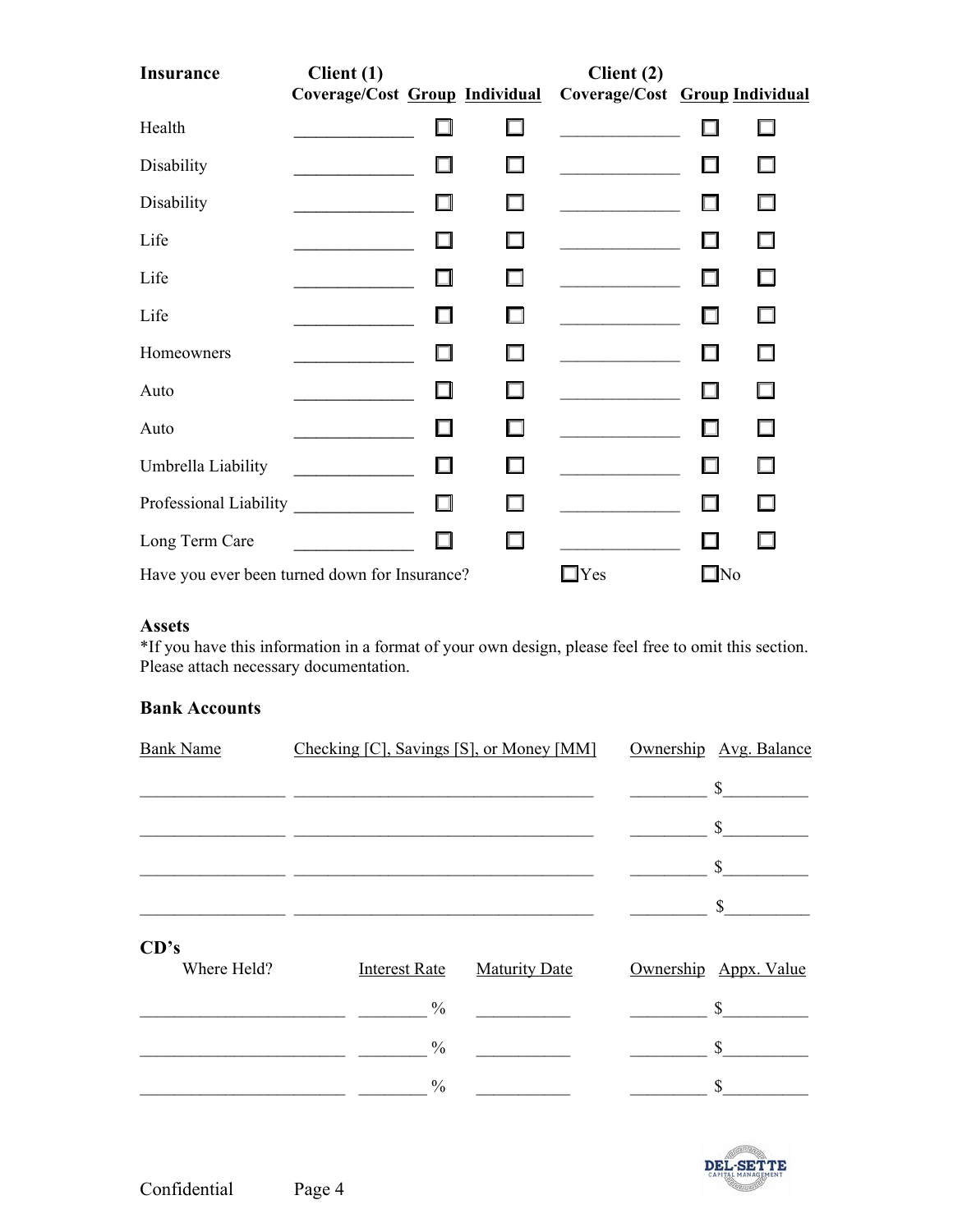## **Attach a copy of your most current brokerage, mutual fund and retirement statements.**

Please list below and estimate a value for any other investment assets not appearing on the list above or the statements provided.

## **PERSONAL PROPERTY**

|                            |                                 | <b>Estimated Value</b> |
|----------------------------|---------------------------------|------------------------|
| Primary Residence          |                                 |                        |
| <b>Secondary Residence</b> |                                 |                        |
|                            | Furnishings (Liquidation Value) |                        |
| Vehicle                    |                                 |                        |
| Vehicle                    |                                 |                        |
| Other                      |                                 |                        |
| Other                      |                                 |                        |
| Other                      |                                 |                        |
| Other                      |                                 |                        |

## **LIABILITIES**

\*If not paid in full each month

| Credit Card | <b>Interest Rate</b> | Average Monthly<br>Payment | <b>Current Balance</b> |
|-------------|----------------------|----------------------------|------------------------|
|             | $\%$                 | -\$                        |                        |
|             | $\%$                 | -S                         |                        |
|             | $\%$                 | $\mathcal{S}$              |                        |
|             | $\%$                 | \$.                        | ጦ                      |

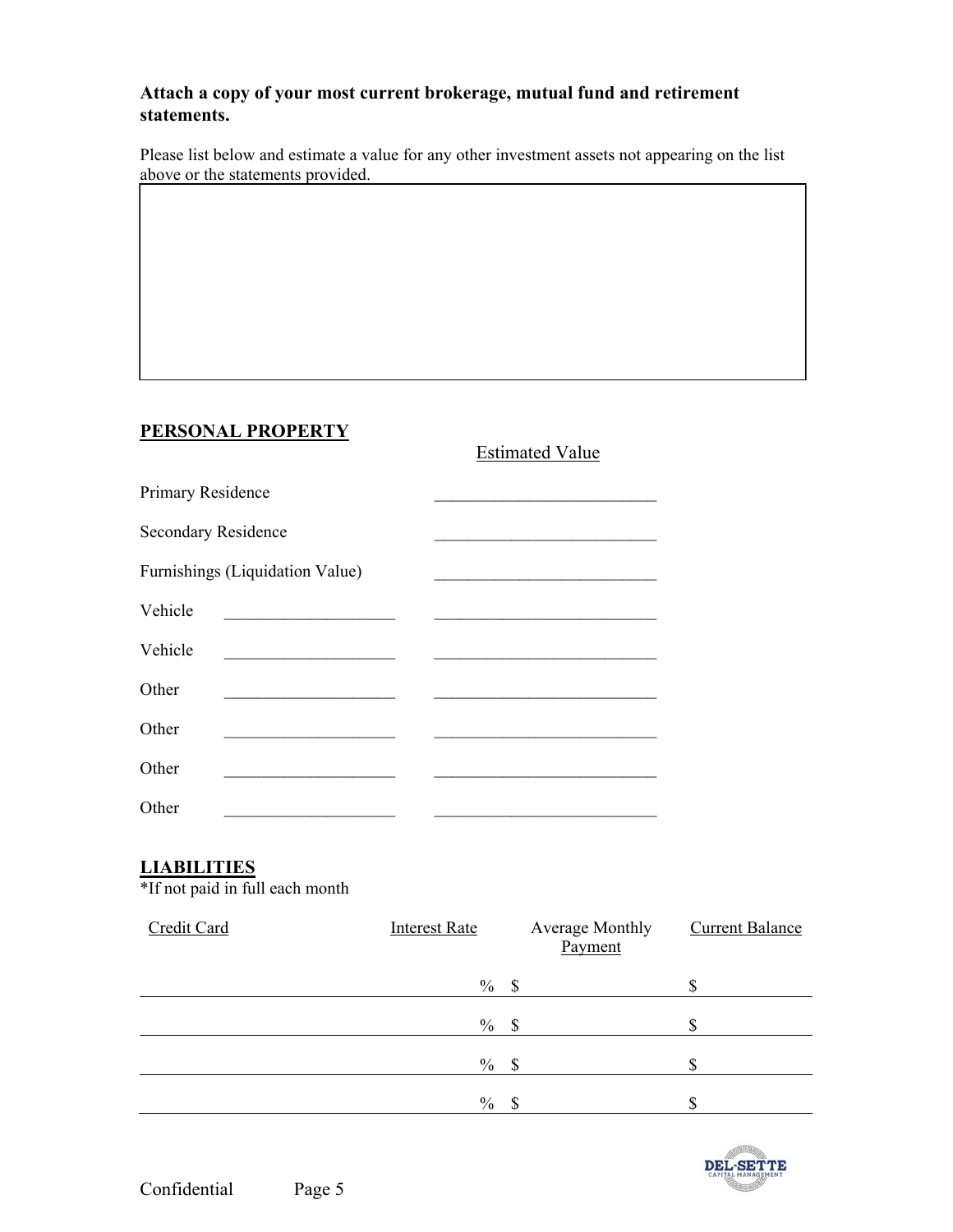| Debts (Residence,<br>Auto, Business, School) | <b>Term</b> | <b>Interest Rate</b> | Payment | Current<br>Balance | Original<br>Balance |
|----------------------------------------------|-------------|----------------------|---------|--------------------|---------------------|
|                                              |             | $\%$                 | S       | D                  | \$                  |
|                                              |             | $\%$                 | -8      |                    |                     |
|                                              |             | $\frac{0}{0}$        | -S      |                    |                     |
|                                              |             | $\frac{0}{0}$        | S       | ۰D                 | \$                  |
|                                              |             |                      |         |                    |                     |

**Have you received a copy of your credit report recently?**  $\Box$  Yes  $\Box$  No

## **Please comment on the advice you seek:**

 $\mathcal{L}_\text{max}$  and  $\mathcal{L}_\text{max}$  and  $\mathcal{L}_\text{max}$  and  $\mathcal{L}_\text{max}$ 

1. What are your most important financial concerns? What would you like to accomplish through this engagement?

 $\mathcal{L}_\mathcal{L} = \{ \mathcal{L}_\mathcal{L} = \{ \mathcal{L}_\mathcal{L} = \{ \mathcal{L}_\mathcal{L} = \{ \mathcal{L}_\mathcal{L} = \{ \mathcal{L}_\mathcal{L} = \{ \mathcal{L}_\mathcal{L} = \{ \mathcal{L}_\mathcal{L} = \{ \mathcal{L}_\mathcal{L} = \{ \mathcal{L}_\mathcal{L} = \{ \mathcal{L}_\mathcal{L} = \{ \mathcal{L}_\mathcal{L} = \{ \mathcal{L}_\mathcal{L} = \{ \mathcal{L}_\mathcal{L} = \{ \mathcal{L}_\mathcal{$ 

 $\Box$ \_\_\_\_\_\_\_\_\_\_\_\_\_\_\_\_\_\_\_\_\_\_\_\_\_\_\_\_\_\_\_\_\_\_\_\_\_\_\_\_\_\_\_\_\_\_\_\_\_\_\_\_\_\_\_\_\_\_\_\_\_\_\_\_\_\_\_\_\_\_\_\_\_\_\_\_\_\_

 $\Box$  , and the contribution of the contribution of the contribution of the contribution of  $\Box$ 

 $\overline{\phantom{a}}$  , and the contract of the contract of the contract of the contract of the contract of the contract of the contract of the contract of the contract of the contract of the contract of the contract of the contrac

What is most important about money to you?

3. How do you envision your lifestyle 5 years from now?

60Is your outlook generally optimistic or pessimistic concerning the future?

 What are your most important *non*-financial concerns and objectives right now? \*Please rank''y go 0

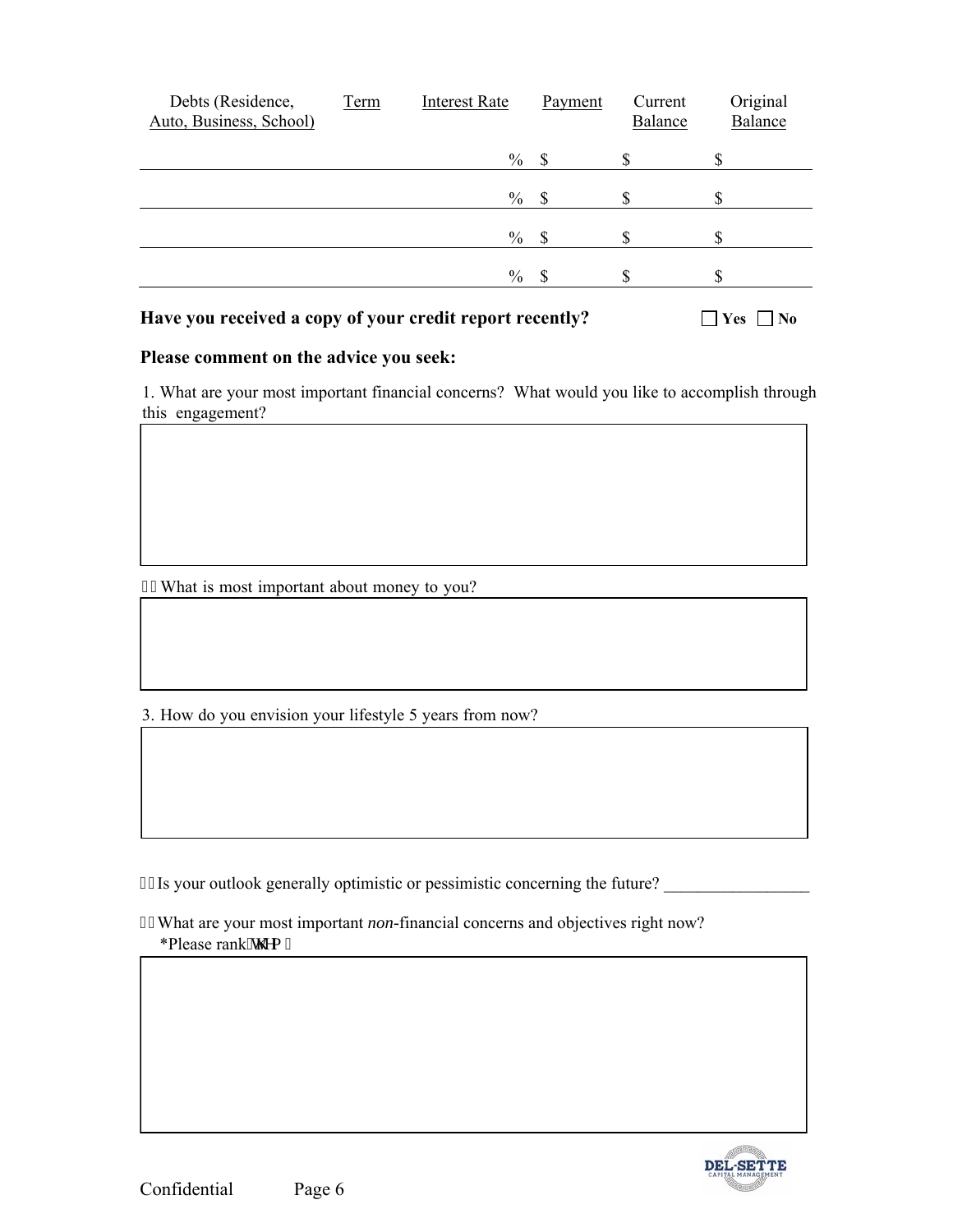6. What would "financial independence" mean to you? How would you direct your life if there were nothing to impede your choices?

Would you pursue a hobby that you especially enjoy doing? Yes No Which?

7. In detail, what would you consider the kind of service an ideal financial adviser would provide you?

8. What are the keys to making this relationship successful for you? What are your expectations of us as your Investment Adviser Representative?

9. During our review three years from now, what will need to have happened between now and then for you to feel satisfied with your progress?

10. How do you make important investment decisions?

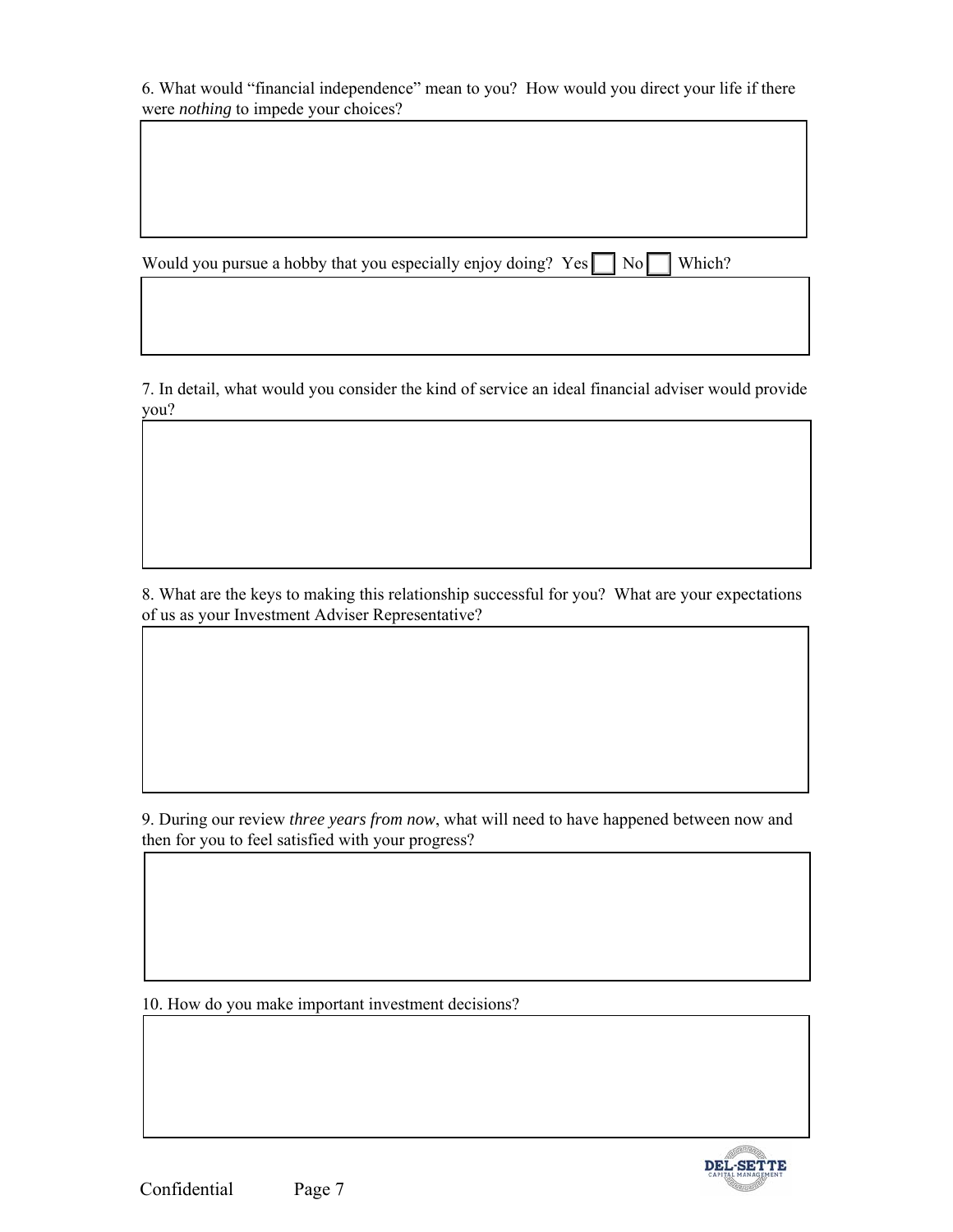| 11. Have you ever worked with a financial advisor before? Yes No I What was good about |  |  |
|----------------------------------------------------------------------------------------|--|--|
| that experience?                                                                       |  |  |

Unsatisfactory?

12. Who are your other advisers? \*Names optional Where are their strengths and weaknesses, in your eyes?

13. What is your most memorable investment experience?

14. Have you ever been involved in litigation?  $Yes \fbox{ No} \fbox{ No}$  What happened?

15. How much is your current income?

Sources?

16. How much do you currently save?

Where do you put it?

17. Do you track expenses? Yes No If so, how?

If not, is this a concern?